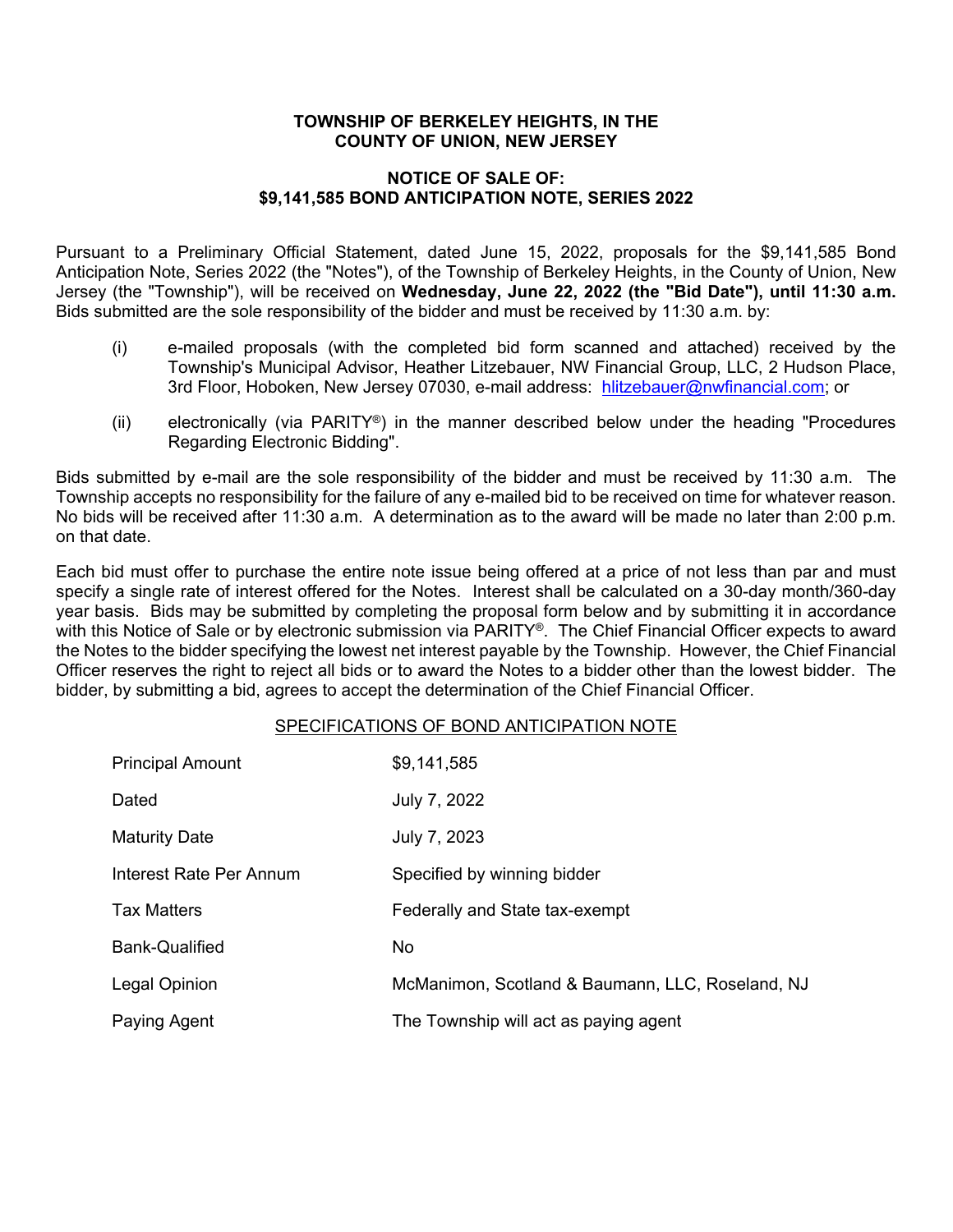**Closing** 

| a. date<br>b. location | July 7, 2022<br>McManimon, Scotland & Baumann, LLC, 75 Livingston Avenue,<br>2nd Floor, Roseland, New Jersey, or at such other place as agreed<br>to by the Chief Financial Officer |
|------------------------|-------------------------------------------------------------------------------------------------------------------------------------------------------------------------------------|
| Denominations          | \$5,000 or any integral multiple of \$1,000 in excess thereof (except<br>for one necessary odd denomination)                                                                        |
| Payment                | Immediately available funds received prior to 11:00 a.m. on the date<br>of closing                                                                                                  |

The Notes will be valid and legally binding obligations of the Township payable ultimately from *ad valorem* taxes levied upon all the taxable property within the Township to the extent that payment is not otherwise provided.

Each bidder may, on the attached bid sheet, designate the Notes as "Direct Purchase, Not Reoffered". If a bidder makes such designation and is awarded the Notes, such winning bidder shall certify at closing that (i) it has not reoffered the Notes to the public and does not expect to do so and (ii) it has purchased the Notes for its own account (or the account of a related party) and not with a view to resell or distribute.

In the event the winning bidder designates the Notes as "Direct Purchase, Not Reoffered", then the issue price for the Notes shall be the purchase price offered by the winning bidder.

Otherwise, in the event the Township receives at least three (3) bids for the Notes, then the issue price for the Notes shall be established based on the reasonably expected initial offering price of the Notes as of the Bid Date (the "Expected Offering Price"). The Expected Offering Price shall consist of the price of the Notes used by the winning bidder in formulating its bid to purchase the Notes. The winning bidder shall be required to deliver on the closing date a certificate to such effect and provide to the Township, in writing, the Expected Offering Price as of the Bid Date.

In the event the Township receives fewer than three (3) bids for the Notes, then the issue price for the Notes shall be established based on the following method as selected by the winning bidder on the Bid Date:

10% Sold: The issue price for the Notes shall be established based on the first price at which at least 10% of the Notes was sold to the Public (as defined herein). The winning bidder shall be required to deliver on the closing date a certificate to such effect and provide to the Township, in writing, evidence satisfactory to Bond Counsel to the Township of such sale price for the Notes. In the event that the winning bidder has not sold at least 10% of the Notes to the Public as of the closing date, the winning bidder shall (i) provide to the Township, in writing, on the closing date, the Expected Offering Price for the Notes and a certificate regarding same and (ii) have a continuing obligation to provide to the Township, in writing, evidence satisfactory to Bond Counsel to the Township of the first price at which at least 10% of the Notes is sold to the Public, contemporaneous with each such sale.

Hold-the-Price: The issue price for the Notes shall be established based on the initial offering price of the Notes to the Public as of the Bid Date, provided that the winning bidder shall, in writing, (i) confirm that the Underwriters (as defined herein) have offered or will offer the Notes to the Public on or before the Bid Date at the offering price set forth in the bid submitted by the winning bidder and (ii) agree, on behalf of the Underwriters participating in the purchase of the Notes, that the Underwriters will neither offer nor sell the Notes to any person at a price that is higher than the initial offering price to the Public during the period starting on the Bid Date and ending on the earlier of: (1) the close of the fifth (5th) business day after the sale date; or (2) the date on which the Underwriters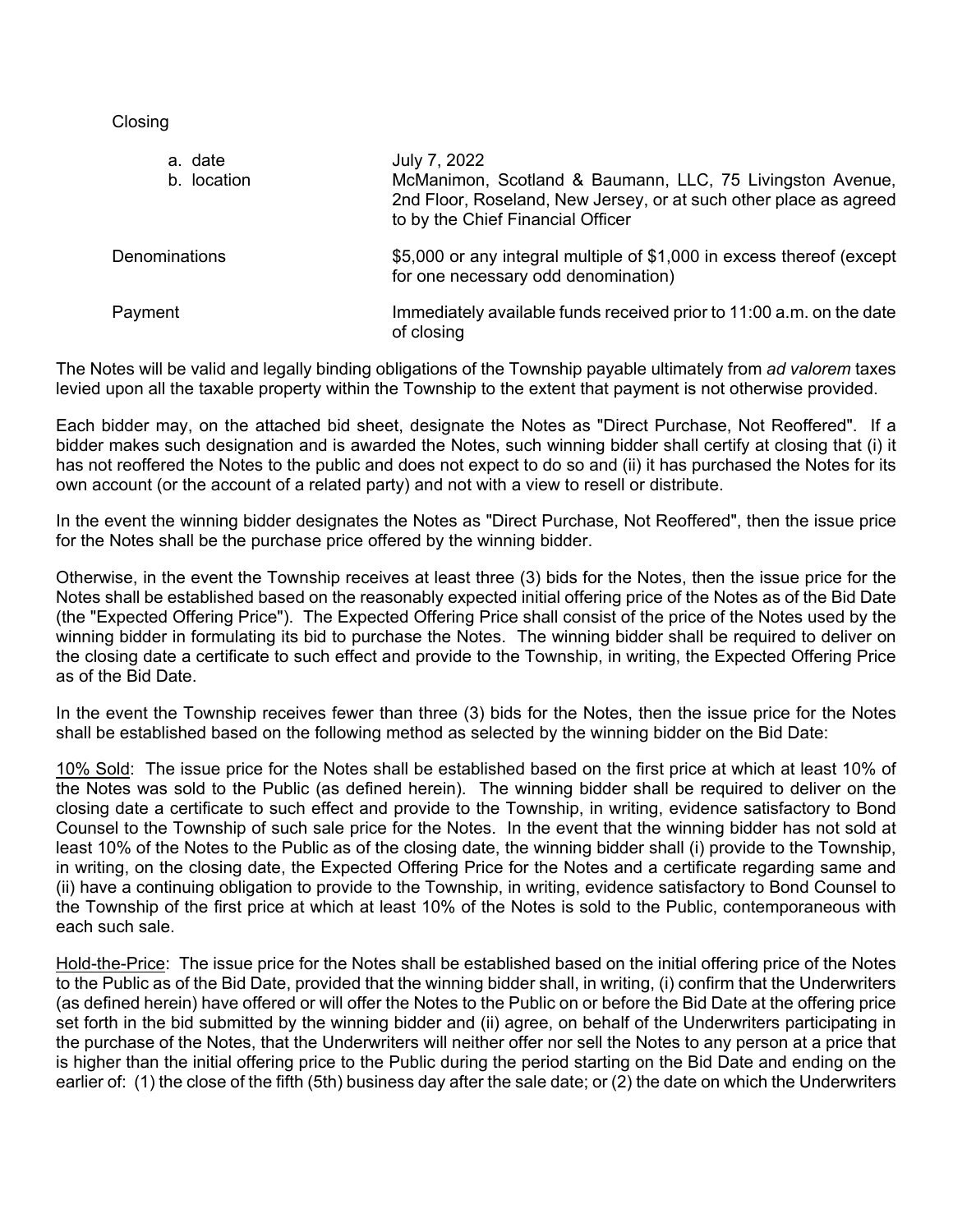have sold at least 10% of the Notes to the Public at a price that is no higher than the initial offering price to the Public.

"Public" means any person (including an individual, trust, estate, partnership, association, company or corporation) other than an Underwriter or a related party to an Underwriter. The term "related party" generally means any two or more persons who have greater than 50% common ownership, directly or indirectly. "Underwriter" means (i) any person that agrees pursuant to a written contract with the Township (or with the lead underwriter to form an underwriting syndicate) to participate in the initial sale of the Notes to the Public, and (ii) any person that agrees pursuant to a written contract directly or indirectly with a person described in clause (i) of this paragraph to participate in the initial sale of the Notes to the Public (including a member of a selling group or a party to a third-party distribution agreement participating in the initial sale of the Notes to the Public).

At the delivery of the Notes, the Township will furnish to the winning bidder customary closing documents, including a certificate executed by the officials who execute the Notes stating that no litigation of any kind is now pending or, to their knowledge, threatened to restrain or enjoin the issuance or delivery of the Notes or the levy or collection of taxes to pay the principal of or interest due on the Notes, or in any manner questioning the authority or proceedings for the issuance of the Notes or the levy or collection of taxes, or affecting the validity of the Notes or the levy or collection of taxes.

### **Procedure Regarding Electronic Bidding**

Bids may be submitted electronically via PARITY® in accordance with this Notice of Sale, until 11:30 a.m., New Jersey time, on the Bid Date, but no bid will be received after the time for receiving bids specified above. To the extent any instructions or directions set forth in PARITY® conflict with this Notice of Sale, the terms of this Notice of Sale shall control. For further information about PARITY®, potential bidders may contact the Township's Municipal Advisor (using the contact information set forth in the first paragraph of this Notice of Sale) or PARITY® at (212) 404-8102. In the event that a bid for the Notes is submitted via PARITY®, the bidder further agrees that:

1. The Township may regard the electronic transmission of the bid through PARITY<sup>®</sup> (including information about the purchase price of the Notes, the interest rate or rates to be borne by the Notes and any other information included in such transmission) as though the same information were submitted on the Proposal for Notes provided by the Township and executed and submitted by a duly authorized representative of the bidder. If the bid submitted electronically via PARITY® is accepted by the Township, the terms of the bid for the Notes and this Notice of Sale, as well as the information that is electronically transmitted through PARITY®, shall form a contract and the winning bidder shall be bound by the terms of such contract.

2. PARITY<sup>®</sup> is not an agent of the Township, and the Township shall have no liability whatsoever based on any bidder's use of PARITY®, including, but not limited to, any failure by PARITY® to correctly or timely transmit information provided by the Township or information provided by the bidder.

3. The Township may choose to discontinue use of electronic bidding via PARITY® by issuing a notification to such effect via Thomson News Service ("TM3") no later than 3:00 p.m. (New Jersey time) on the last business date prior to the Bid Date.

4. Once the bids are communicated electronically via PARITY<sup>®</sup> to the Township, as described above, each bid will constitute a bid for the Notes and shall be deemed to be an irrevocable offer to purchase the Notes on the terms provided in this Notice of Sale. For purposes of submitting bids for the Notes electronically via PARITY®, the time maintained on PARITY® shall constitute the official time.

5. Each bidder shall be solely responsible to make necessary arrangements to access  $\text{PARITY}^{\otimes}$  for purposes of submitting its bid in a timely matter and in compliance with the requirements of this Notice of Sale. Neither the Township, the Municipal Advisor nor PARITY® shall have any duty or obligation to provide or assure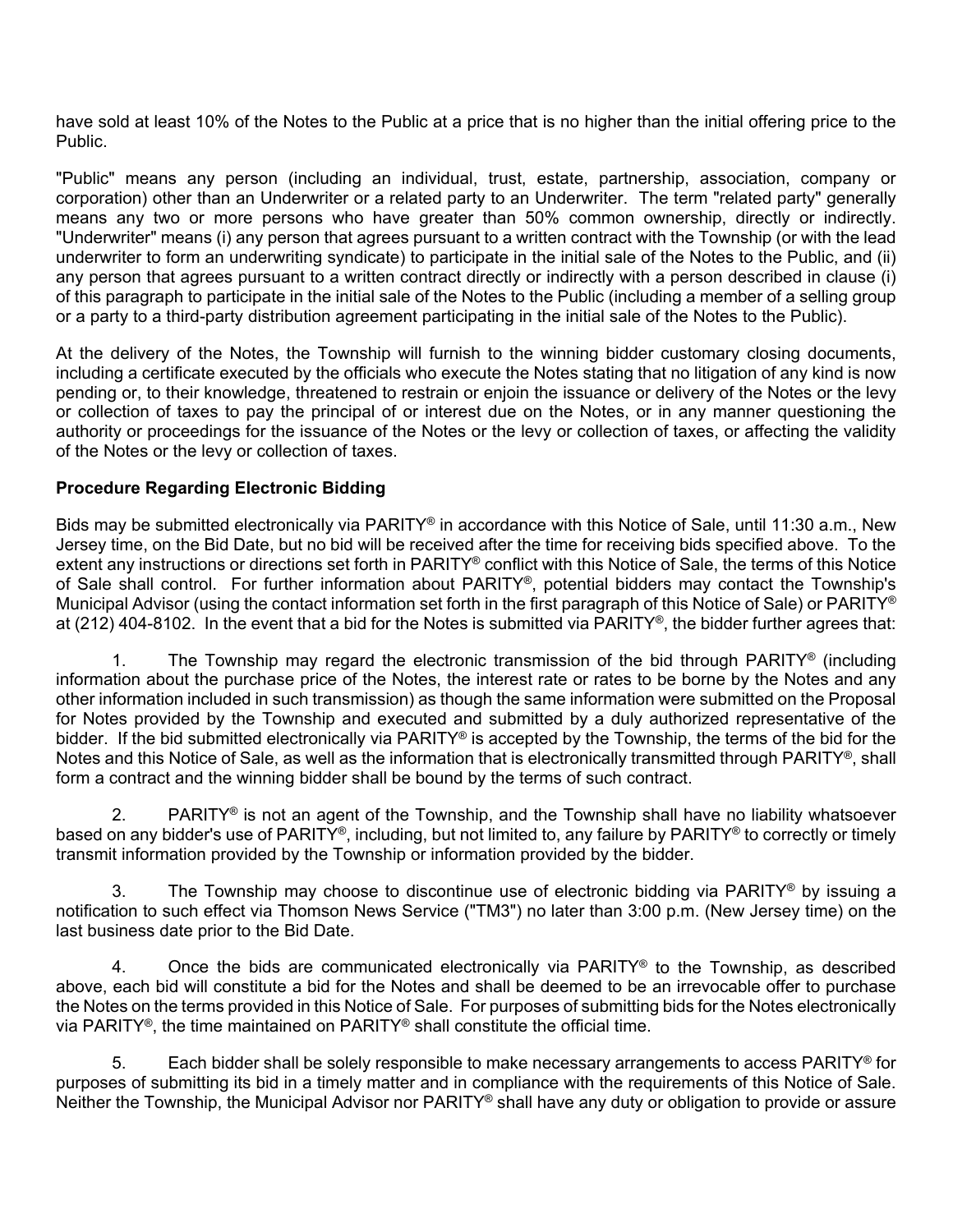access to any bidder, and neither the Township, the Municipal Advisor nor PARITY® shall be responsible for the proper operation of, or have any liability for any delays or interruptions of, or any damages caused by, PARITY®. The Township is using PARITY® as a communication mechanism, and not as the Township's agent, to conduct the electronic bidding for the Notes. By using PARITY®, each bidder agrees to hold the Township harmless for any harm or damages caused by such bidder in connection with its use of PARITY® for bidding on the Notes.

The request for the assignment of a CUSIP identification number shall be the responsibility of the Township's Municipal Advisor, and the CUSIP Service Bureau charge for such CUSIP identification number, if required, therefor shall be the responsibility of and shall be paid for by the winning bidder. The CUSIP number must be communicated to McManimon, Scotland & Baumann, LLC, Bond Counsel to the Township, within 24 hours of the award of the Notes in order to have the CUSIP number printed on the Notes.

A Preliminary Official Statement has been prepared in connection with the Notes by the Township and is "deemed final" in accordance with Rule 15c2-12 of the Securities and Exchange Commission. The winning bidder shall be responsible for providing a reoffering yield within 24 hours of award, which yield will appear on the inside front cover of the final Official Statement. A copy of the Preliminary Official Statement can be found at **[www.i-dealprospectus.com.](http://www.i-dealprospectus.com/)** The Township, at its expense, will make available to the winning bidder a reasonable number of final Official Statements within seven (7) business days following the date of acceptance of the Bid.

> Liza Viana, Acting Chief Financial Officer Dated: June 15, 2022